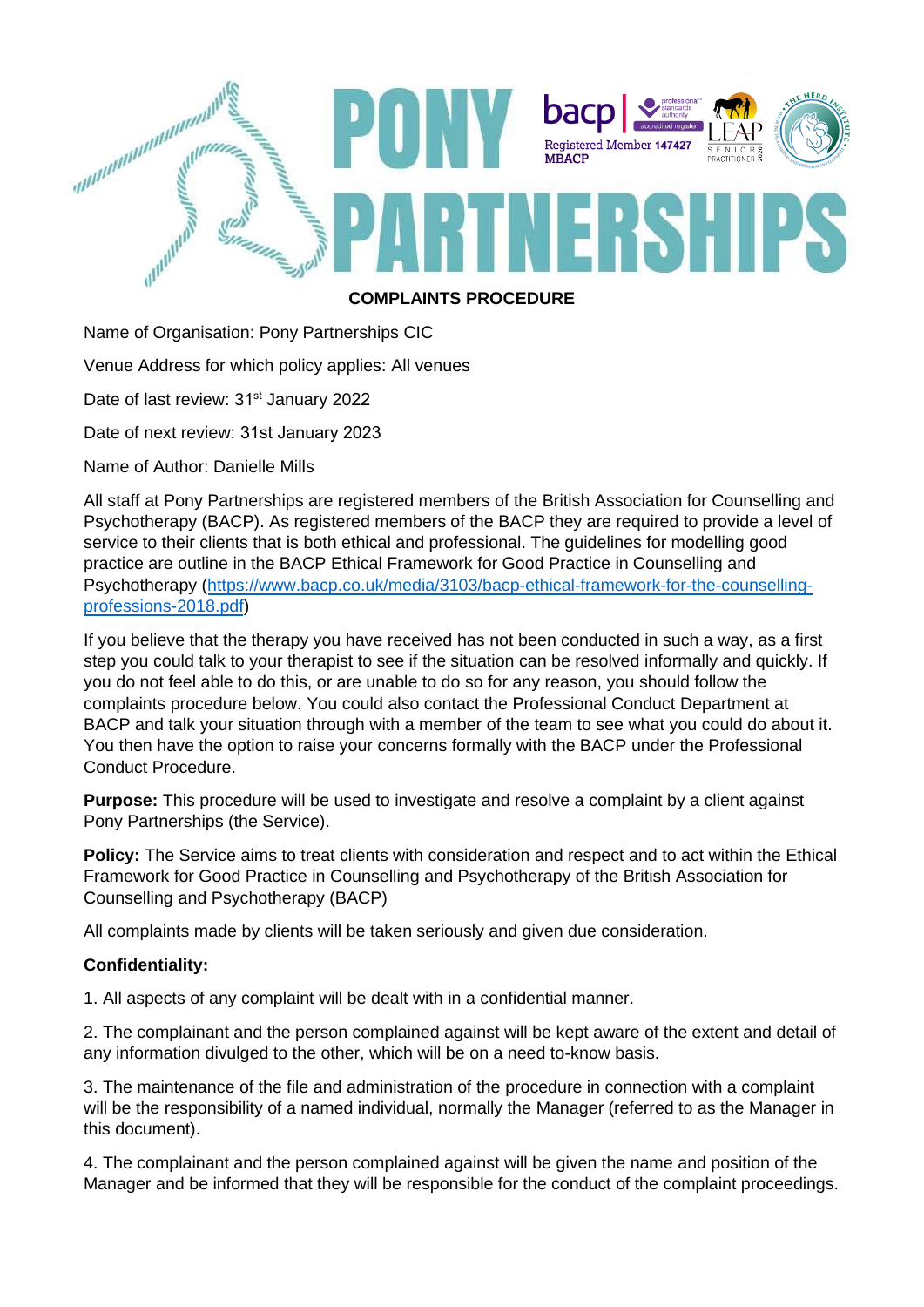## **Initial Procedure:**

1. Any complaint made on the telephone or in person should be reported to the Manager at the earliest opportunity and a note of the date and person receiving the complaint should be made on the Client File.

2. The Manager will contact the complainant to discuss the nature of the complaint. If they wish to pursue the complaint the Manager will send them a copy of the Complaints Procedure and advise them that they should send a formal, written statement laying out the matters which give rise to the complaint.

3. If the complainant declines to pursue the complaint the date of the conversation and nature of the complaint will be entered on the Client's File by the Manager and the person complained against and their supervisor will be informed.

4. Internal disciplinary procedures may be put into effect if considered necessary.

5. Any written complaint received from a client regarding the work of the Service by any person working for the Service should be passed to the Manager as soon as possible and, in any case, within a week of receipt. A formal record will be made on the Client File.

## **Formal Procedure - Stage One:**

1. When a written complaint is received, the Manager will write a letter acknowledging receipt within seven days. The counsellor concerned and their supervisor will be informed of the complaint and a meeting will be arranged, either together or separately with the Manager, to discuss the complaint. The Director will be informed that a formal complaint has been made.

2. A second letter will be sent to the client advising them that discussion has taken place with the counsellor concerned and offering an opportunity for formal discussion of the complaint with the Manager. This meeting should take place not more than four weeks after receipt of the written complaint.

3. The complainant will have the right to be accompanied at the meeting by one other person of their choice but that person will not actively participate in the meeting.

4. If the complaint is resolved at the meeting, the client, counsellor, supervisor and Director will receive written confirmation that the matter is resolved.

5. If the complainant is not satisfied with the outcome of the meeting, they will be asked to give a written statement to this effect to the Manager, and the complaint will move to Stage 2.

**Formal Procedure - Stage Two:** The purpose of this stage is to review the conduct of the complaint; to ensure that procedure has been followed correctly; to provide the client with an opportunity to contest the decision of the Manager; to arrive at a final ruling for the resolution of the complaint.

1. The Manager will inform the Director of the continuing complaint, the Director will inform the Management Committee and Chair of Trustees, and will write to the client and person complained against advising them that the procedure has moved to Stage Two.

> Pony Partnerships C.I.C (Company Number (9845790) Registered Office: 84 Cheal Close, Derby, DE72 2DY